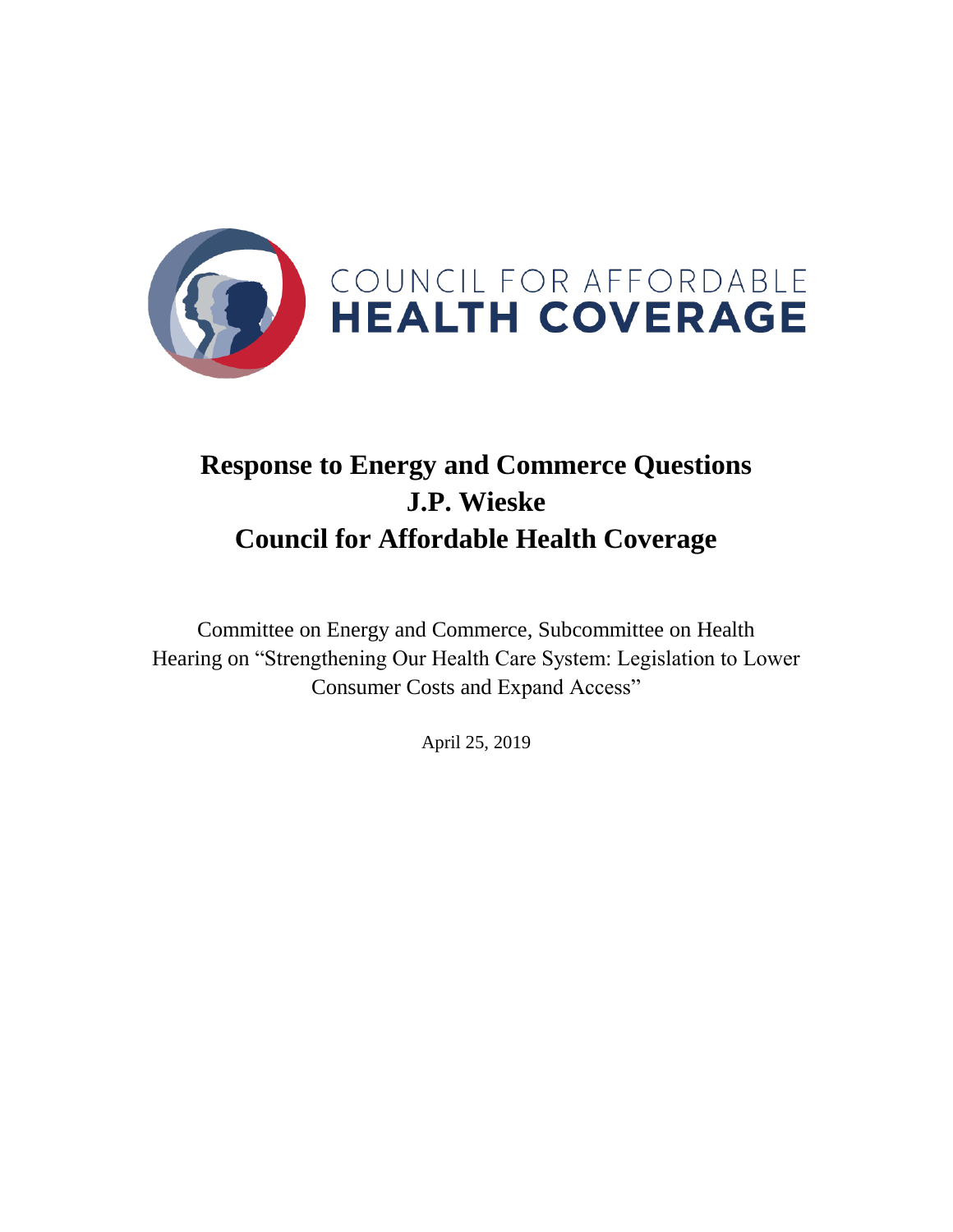## **The Honorable Michael Burgess, M.D. (R-TX)**

*1. Mr. Weiske, you note in your written testimony that "reinsurance is not a panacea" and that "it doesn't change the fundamentals of the risk pool nor make the market healthier." The bill that I introduced this week would allow states to use the available funds for reinsurance, but also for services such as maternity coverage and newborn care, promoting participation in the markets, and reducing out-of-pocket costs for patients. What are the benefits of coupling reinsurance with other efforts to reduce costs and improve quality of care for patients?*

This is exactly the point. The individual health insurance market remains a residual market – it is a market for people who do not have access to any other health insurance coverage. This means the market faces more adverse selection issues (i.e. people waiting until they develop a health condition to get coverage and/or dropping coverage when treatment is complete). Pre-ACA, these individuals were typically covered through other arrangements like high risk pools that ensured risks were shared equally.

In the post-ACA world, few of these arrangements exist. Guaranteed issue and community rating have made coverage more accessible, but not more affordable. The result has been rising costs both in the form of higher premiums and increasing consumer cost sharing. Reinsurance has been one tool that helps mitigate the cost for consumers. And while lower premiums can help attract a few more favorable risks to the pool, it doesn't solve the problem.

States like Iowa have realized that the nature of subsidies and the cost of insurance have provided little value for the young and healthy consumers. Iowa's proposed 1332 waiver would have substantially changed subsidies in the state to better attract a healthier risk pool that would drive overall exchange premiums downward.

Unfortunately, the current market functions much like a virtual high risk pool that largely attracts poor risks. In order for the individual market to move back to sustainability, the individual market needs a more balanced risk pool. Consumers who have opted out of the market need to again find value in rising prices and higher cost sharing. In short, Congressmen Michael Burgess, M.D. (R-TX)'s proposal increases the value of health insurance to those currently priced out of the market. It could help lead to a more representative and stable risk pool. This will in turn lead to lower overall costs for the market at large.

*2. Exchange plans have grown increasingly out-of-reach for many Americans, especially those who are not eligible for any subsidies. Yesterday, Kaiser Family Foundation released an analysis that found "premiums for even the cheapest exchange plans are still out of reach for many middle class people who are not eligible for ACA subsidies." Consumer choice is a critical*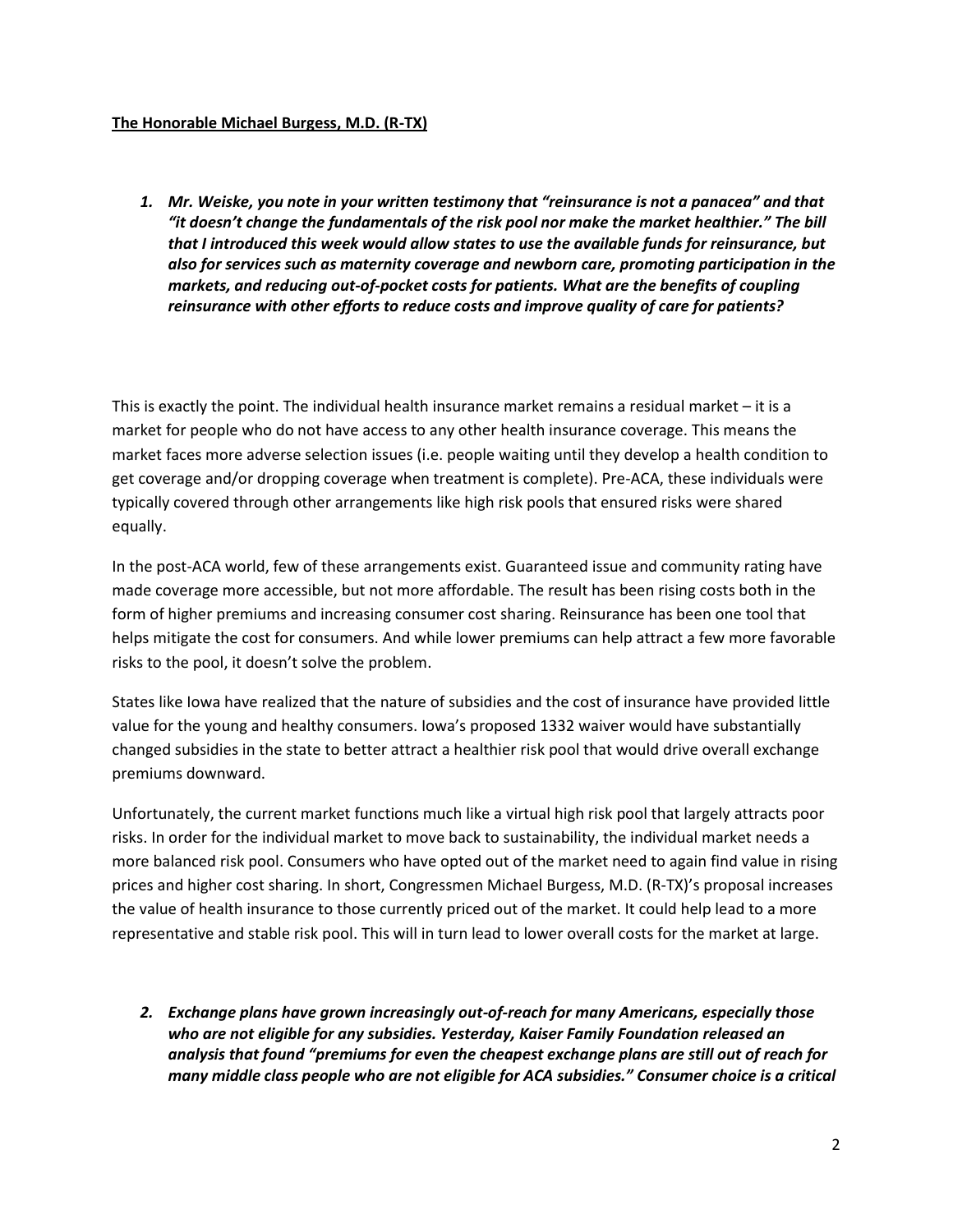## *part of the affordability discussion. In what ways Congress or the Administration act to increase the number of lower-cost health insurance options for Americans?*

I think it is important to reinforce the fact that the insurance market continues to be regulated by the states where insurers also must be licensed. The states also maintain the critical role of reviewing the rates, forms, and network adequacy of insurance plans in addition to conducting market conduct examinations on insurance companies to ensure compliance, but also respond on behalf of consumers when problems arise. States also have oversight on the sale of plans, and of the agents who conduct those sales. As the former Deputy Commissioner of Wisconsin, I can assure you state insurance commissioners, and their staff take the issue seriously. Similarly, the legislators in Wisconsin and other states who set the rules for insurers to follow and they also take their job seriously. It remains important to allow states the flexibility to respond to the needs of their consumers.

With that preface, President Trump has taken the opportunity to allow states additional flexibility in a number of ways. A variety of states from all sides of the political spectrum have taken advantage of these tools to improve access that suits the needs of their population. :

- State Empowerment or 1332 Waivers The Trump administration has clarified the interpretation of State Empowerment waivers, and provided clearer guidance to states on the process of applying for and receiving a 1332 Waiver. It is important to note that any state changes can not waive the consumer protections included in the ACA.
- Short Term Health Insurance Plans The Trump administration has returned the regulation of these plans back to the states. The prior administration's 3 month limit did create consumer issues when consumers missed the open enrollment deadline and needed coverage for most of the year. States, individually, need to see the effect on their market. As a result, state action has been varied. Some states have decided to go much further than federal law requires, and have decided to ban short term health insurance plans altogether. In other cases, states have taken advantage of the flexibility to expand the availability of short term health insurance plans. It is important that the regulation of these plans continues at the state level with states having the best understanding of their markets.
- Association Health Plans While at this writing, federal courts have struck down the rule, the AHP rule was an attempt to expand access to insurance for small employers. Small employers have the least flexibility under the rules – indeed their health insurance plans largely must follow the same rules as the individual market – but are not required to offer health insurance. The proposed AHP rule arguably contains more stringent rules than the market-at-large including a requirement to provide guaranteed issue and community-rated group coverage to sole proprietors.

Again, it is important to note that all of these decisions were largely left to the states to regulate. And states continue to do what they traditionally do – function as "laboratories of democracy" – and take differing approaches. States may eventually move to a consensus on the best approach, or it might be their markets differ significantly enough that no consensus will emerge. I believe the best course of action is to let states continue to regulate their insurance market in this manner.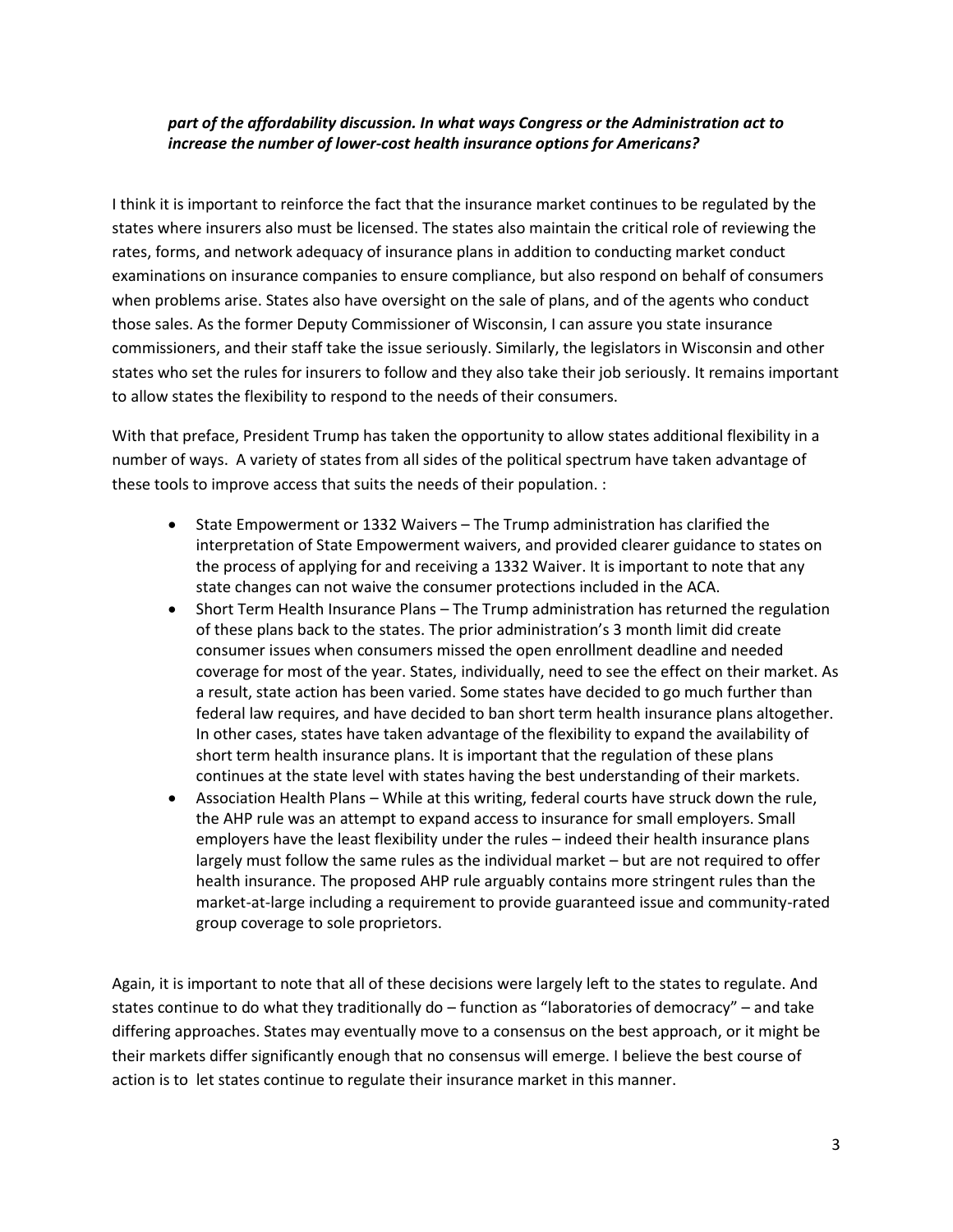*3. You mentioned in your testimony that most state exchanges lack adequate consumer accessibility and decision-support tools. I personally jumped through hoops when the Affordable Care Act went into effect and I chose my own plan off of healthcare.gov. It is difficult, even when you have a plethora of experience in both delivering health care and as a policymaker, to find a plan that you like and understand. In what ways do the state exchanges fail to meet or adapt to consumers' needs?*

## *a. Will the state exchanges ever overcome those difficulties or are they structurally ingrained in the marketplace?*

I think it is important to note that when we are talking about exchanges, we are talking about a website in which a consumer purchases health insurance coverage. The point of reference then isn't just whether or not the website delivers necessary information, but whether it provides a world-class customer experience on the website. Consumers can shop for thousands of products on Amazon's website – including products from other retailers serviced by Amazon – and the product integration is seamless. Netflix and Hulu allow consumers to sort through and view thousands of television shows and movies on multiple devices. This is the competition for the exchange, and this seamless experience is the expectation of the consumer..

This is a shifting target that requires a significant financial investment every single year. It requires constant updating of the underlying technology and updating of the consumer experience. There are very few government entities that can afford the long-term price tag of consistently rebuilding an exchange website to continually improve upon the customer experience.

Consumers should expect a one-stop shop from the exchange website when on average the exchange costs each consumer over \$140<sup>1</sup> per year. For that amount of money, consumers, agents, and insurers should be demanding more accountability. Unfortunately, in many ways the exchange serves as another regulator of the health insurance market making it difficult for anyone to demand accountability.

The study we conducted bears out these concerns. Since my testimony, we have issued another version of our report. It is located at:

[https://www.cahc.net/newsroom/2018/10/29/new-report-highlights-shortcomings-on-healthcaregov](https://www.cahc.net/newsroom/2018/10/29/new-report-highlights-shortcomings-on-healthcaregov-state-based-exchanges-ahead-of-open-enrollment-season)[state-based-exchanges-ahead-of-open-enrollment-season](https://www.cahc.net/newsroom/2018/10/29/new-report-highlights-shortcomings-on-healthcaregov-state-based-exchanges-ahead-of-open-enrollment-season)

A few highlights from the report:

 $\overline{\phantom{a}}$ 

• More than half the exchanges (7) received a D or F —all of them state-based. There was one A, four Bs and one C. The average exchange website scored 71 out of a possible 100 on our composite index, and had 3 best-in-class shows.

<sup>&</sup>lt;sup>1</sup> Assuming average monthly premium of \$400 month, over 12 months, and a 3 percent exchange fee.